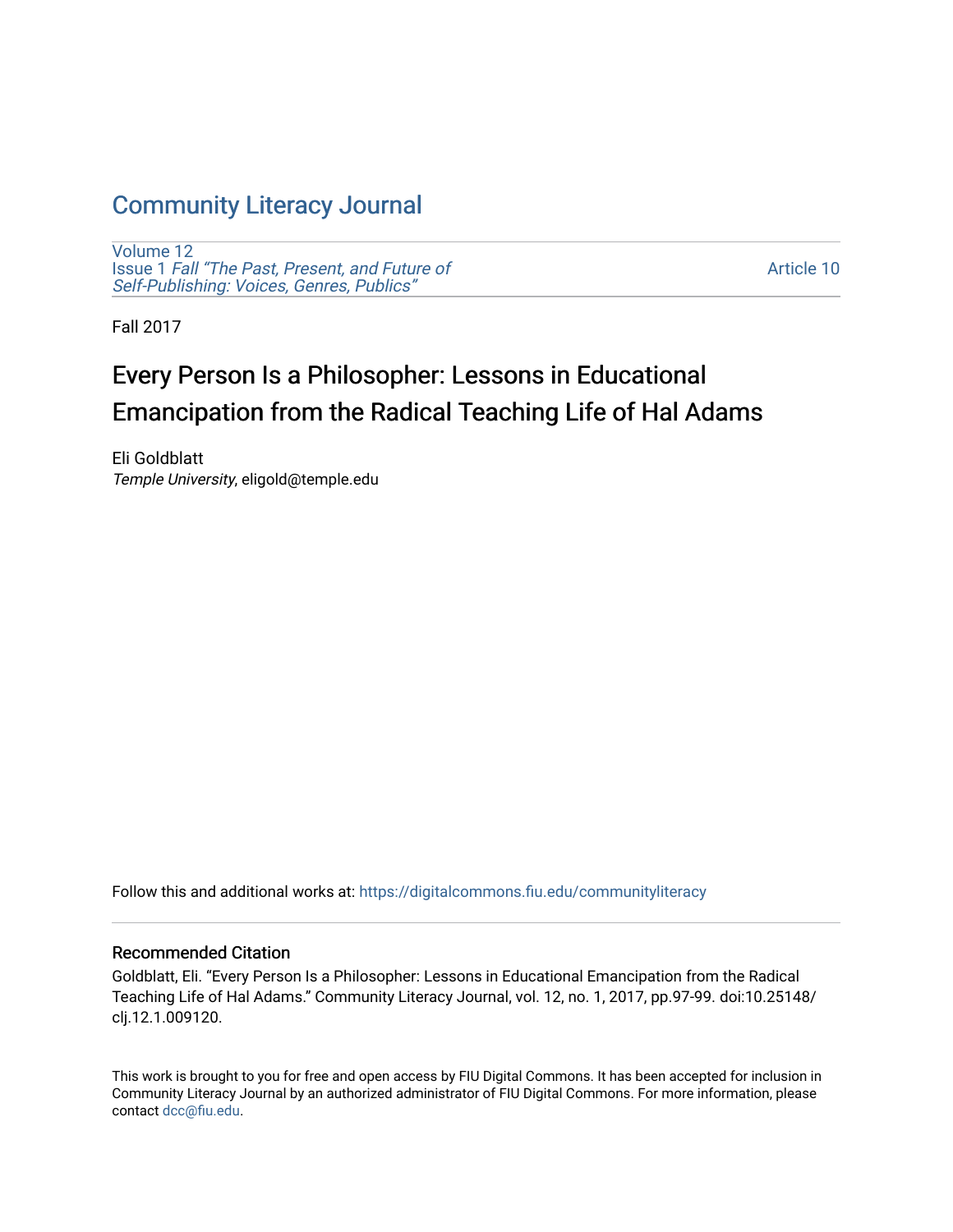### **Every Person Is a Philosopher: Lessons in Educational Emancipation from the Radical Teaching Life of Hal Adams**

*William Ayers, Caroline Heller, and Janise Hurtig (Eds.)*  **Peter Lang, 2016. pp. 152**

### *Reviewed by Eli Goldblatt*

**Temple University**

T met Hal Adams face-to-face only once. We went together to a Chicago public school where professional actors performed an ensemble of more than a hundred texts published went together to a Chicago public school where professional actors performed an ensemble of more than a hundred texts published over seven years in his *Journal of Ordinary Thought (JOT)*. I felt shy with Hal at first, but his warm manner quickly put me at ease; he seemed to accept me as a friend in our common work. Steve Parks and I had started New City Writing in

1997, and when I told my old friend Bill Lamme in Chicago about our plan to publish work written in neighborhood writing groups we organized, Bill said I *had* to read Hal's magazine. Bill arranged for Hal to send us 5-6 issues of the journal, and *JOT* was a revelation to us. The idea was simple yet stunningly direct: organize writing groups within small neighborhood formations and publish the work the participants wanted others to read, without academic editorializing or prearranged agendas. We immediately adopted *JOT* as a model for our early publications at New City Writing Community Press, and Hal was quite supportive of our project. When I visited Chicago (possibly for Conference on College Composition and Communication in 1998), Hal invited me to see a preview performance of the play and hang out with him for an evening. I remember it as a powerful Spoon River Anthology-type show, rooted in African American neighborhoods of Chicago, and I remember too feeling that we'd found an ally who really understood what community-based writing and publishing could do.

Hal's work is little known in community literacy circles and hardly at all among composition/rhetoric scholars trained in English Departments (except some who studied at University of Illinois-Chicago in the nineties). He had been a tenured professor at the University of Iowa but gave up regular academic rank in order to teach primarily in neighborhood settings, first briefly in Seattle and then for seventeen years in Chicago, working in association with UIC but not as a fulltime faculty member. He does have a following among education scholars and

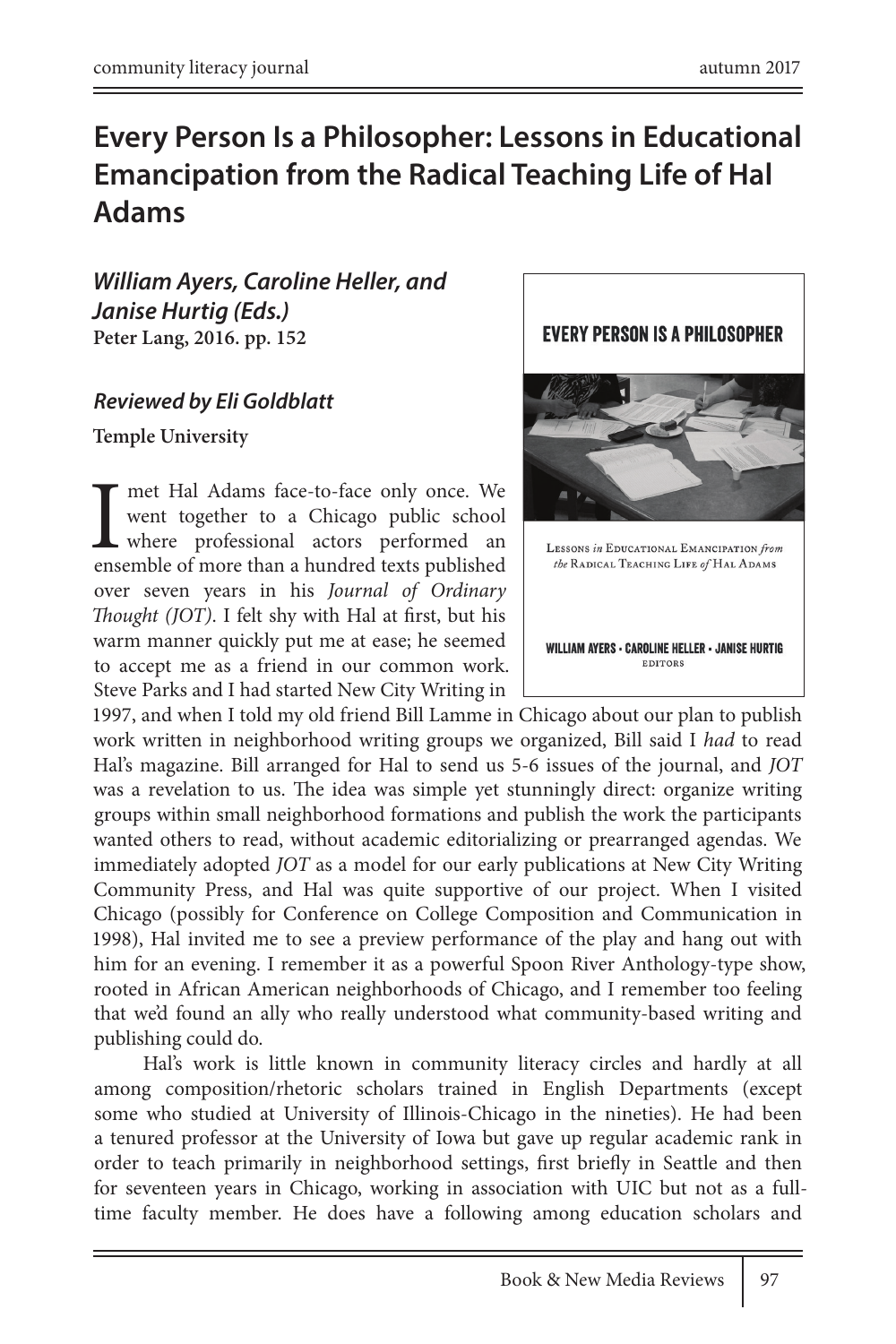independent activists interested in grassroots organizing. He published only a few academic articles on his neighborhood writing work, in places that English-trained students are unlikely to encounter. But his effect on the people he taught in his writing groups, as well as the students and colleagues who knew him in Iowa, Seattle, Chicago, and Minneapolis during his lifetime, was long lasting and transformative. The field of popular education lost a precious contributor when he died in 2011 at 72.

In 2016, Peter Lang published a valuable collection of work by and about Hal entitled *Every Person Is a Philosopher*. I urge readers to buy the book, read it through, and share it with others. You will savor the rich combination of commitment and compassion that characterizes his prose and appreciate the stories his former colleagues and students tell in their essays. His opening essay, "A Grassroots Think Tank," is worth the price of the book alone. It provides a straightforward description of his practice, with a brief indication of his theoretical indebtedness to Antonio Gramsci, Paulo Freire, and CLR James. It gives greater attention to the women and men who participated in his workshops. This essay should be adopted immediately into the canon of invaluable texts among community literacy scholars and activists. The statement printed at the beginning of every issue of *JOT* comes from Gramsci: "Every person is a philosopher." That could be the watchword of our profession.

The other pieces included in the collection will be worth reading as well. Caroline Heller, one of the editors, supplies a detailed look at the workings of a men's group that Hal mentions himself in the "Grassroots Think Tank" essay, self-described "villains" who put together an issue of *JOT*. Entitled "Through the Eyes of a Villain," their profane and painful observations stand out in my mind as one of the highpoints of the run. Annie Knepler, the only comp/rhet scholar in *Every Person is a Philosopher* and an example of a UIC alumna who gained from knowing Hal, adds a moving piece about how she applied Hal's insights in her own writing group experiences. Janise Hurtig—another editor and a colleague who worked closely with Hal on writing groups, extending the project into the Latino community—contributes a valuable theoretical commentary on Hal's work. I am particularly grateful to Janise for articulating the "contradictions of Freirean problem posing" (40), when the progressive teacher can't help but reinforce the pedagogical hierarchy by posing problems for students to confront. She helpfully shows how Hal avoided the trap, though I doubt that many of us could do as well as he did.

Other articles in the volume apply Hal's approach to youth poetry workshops, reveal undergraduate TESOL students' response to Hal's "Grassroots" article, and trace Hal's leftist activism roots. In an article on cross-cultural applications of Hal's pedagogical principles, Stephen Mogge and Kate Power tell a memorable little story. At an NCTE symposium, Hal was asked "What do you do?" in response to the inequality, economic injustice, violence, and politics that hamper any significant transformation in people's lives. They recount that "Hal took a deep breath, thought for a moment and, ever the philosopher himself, responded 'Well, I show up.'" This is a Zen koan-like parable one might live by, and yet the authors add great value by demonstrating what "showing up" means in different situations.